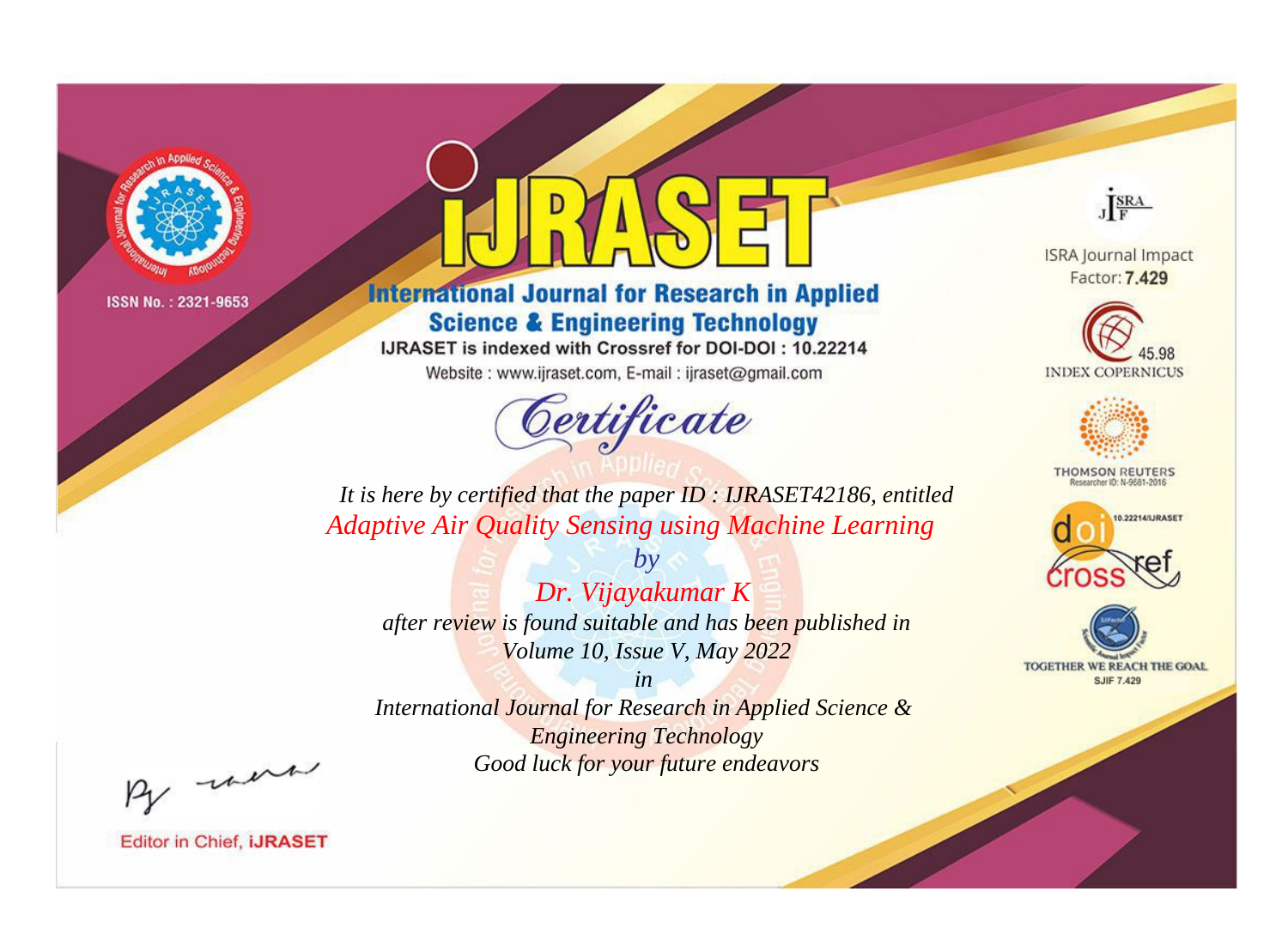

## **International Journal for Research in Applied Science & Engineering Technology**

IJRASET is indexed with Crossref for DOI-DOI: 10.22214

Website: www.ijraset.com, E-mail: ijraset@gmail.com



JERA

**ISRA Journal Impact** Factor: 7.429





**THOMSON REUTERS** 



TOGETHER WE REACH THE GOAL **SJIF 7.429** 

*It is here by certified that the paper ID : IJRASET42186, entitled Adaptive Air Quality Sensing using Machine Learning*

*Rahul M M after review is found suitable and has been published in Volume 10, Issue V, May 2022*

*by*

*in* 

*International Journal for Research in Applied Science & Engineering Technology Good luck for your future endeavors*

By morn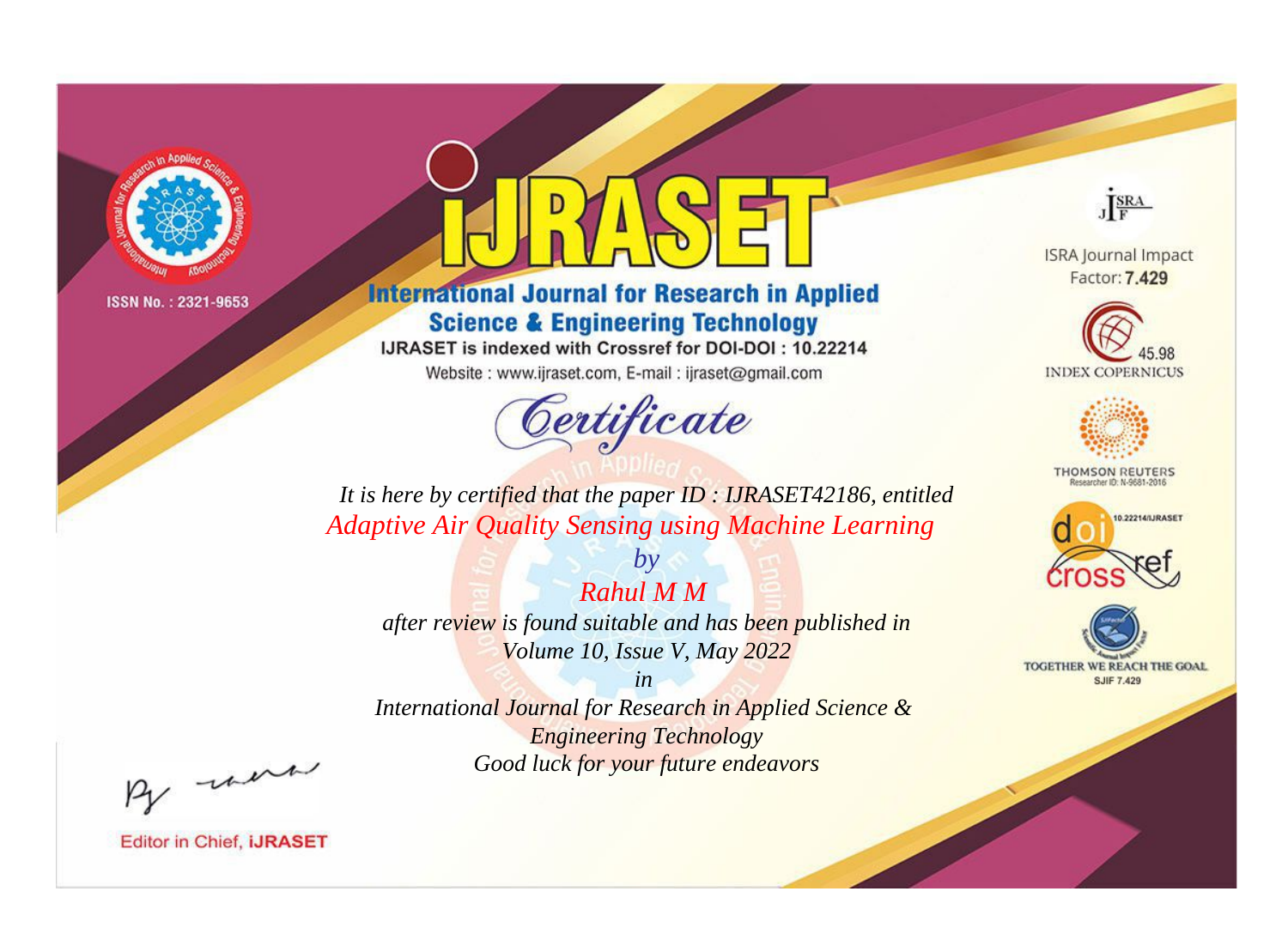

# **International Journal for Research in Applied Science & Engineering Technology**

IJRASET is indexed with Crossref for DOI-DOI : 10.22214

Website: www.ijraset.com, E-mail: ijraset@gmail.com



JERA

**ISRA Journal Impact** Factor: 7.429





**THOMSON REUTERS** 



TOGETHER WE REACH THE GOAL **SJIF 7.429** 

It is here by certified that the paper ID : IJRASET42186, entitled **Adaptive Air Quality Sensing using Machine Learning** 

 $b\nu$ Dhamodara Prasath G after review is found suitable and has been published in Volume 10, Issue V, May 2022

 $in$ International Journal for Research in Applied Science & **Engineering Technology** Good luck for your future endeavors

By morn